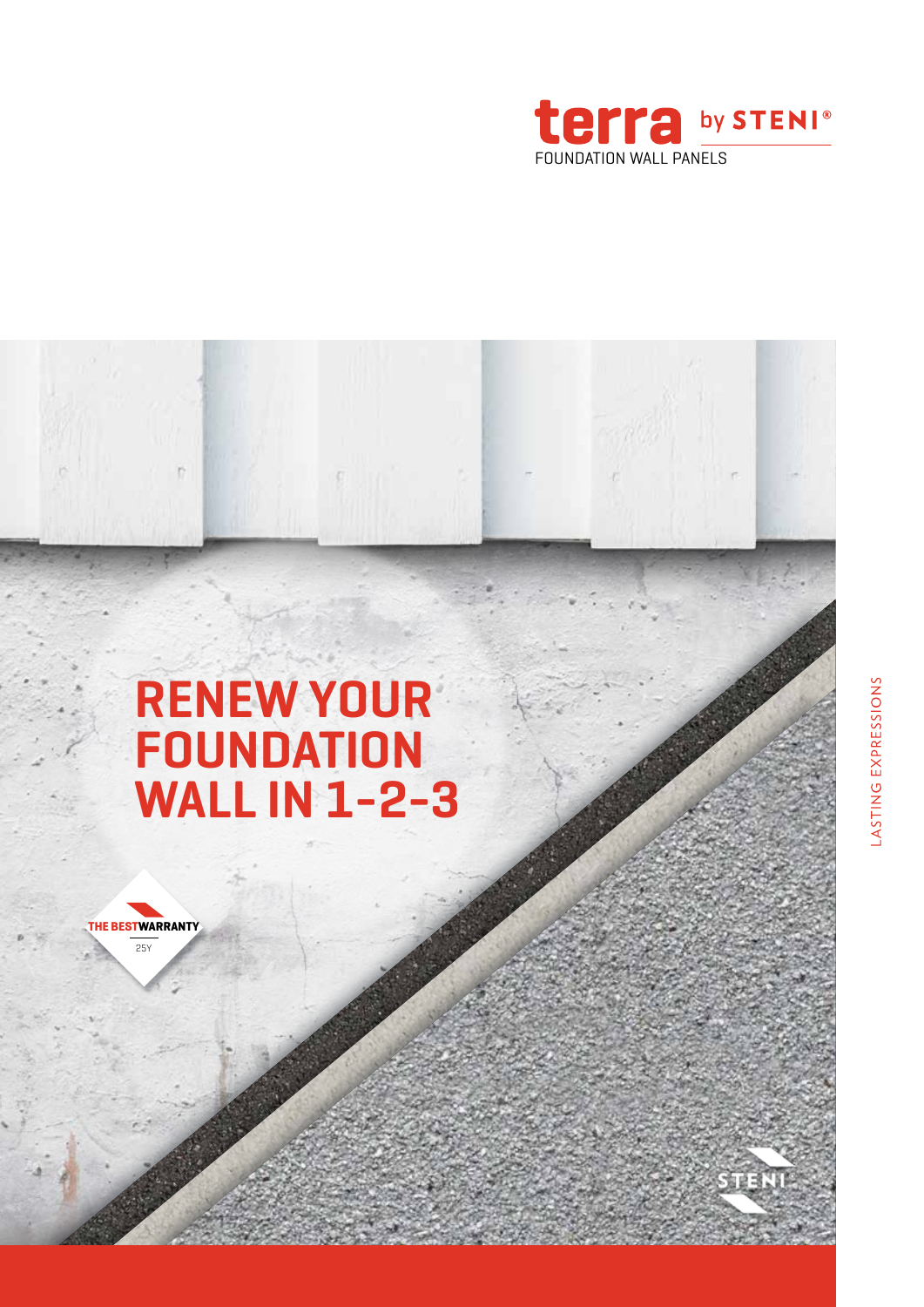### TERRA BY STENI FOUNDATION PANEL

Terra by STENI is a foundation wall panel made of fibreglass-reinforced stone composite with a surface of aggregated natural stone. It is very suitable for cladding foundations, windbreaks, garages, retaining walls – and more!

Foundation panels are available in standard grey, white and black natural stone, and they give your foundation wall a nice and lasting appearance year after year. Our panels have a unique stone core construction, making Terra BY STENI the most robust and easy-to-clean panels on the market. These fibreglass-reinforced stone composite panels will last for many years and give you the best value for your money.

Terra by STENI is installed as ventilated cladding, something that has clear advantages:

- The foundation wall stays dry
- Frost weathering is reduced
- The foundation wall becomes better insulated
- ◊ Fungus formation is reduced





#### ADVANTAGES

100% WATER IMPERMEABLE Can be submerged in water.

FROST-PROOF Our panels can withstand extreme outdoor temperatures.

LONG LIFESPAN 25 year warranty.

STURDY AND IMPACT RESISTANT Suitable for exposed locations.

SIMPLE CLEANING You can use a pressure washer. Read more about cleaning STENI panels at steni.com

EASY INSTALLATION Mounted horizontally on your existing foundation wall.

VENTILATED FAÇADE The foundation wall keeps dry!

LIGHT WEIGHT Only 9.5 kg per m2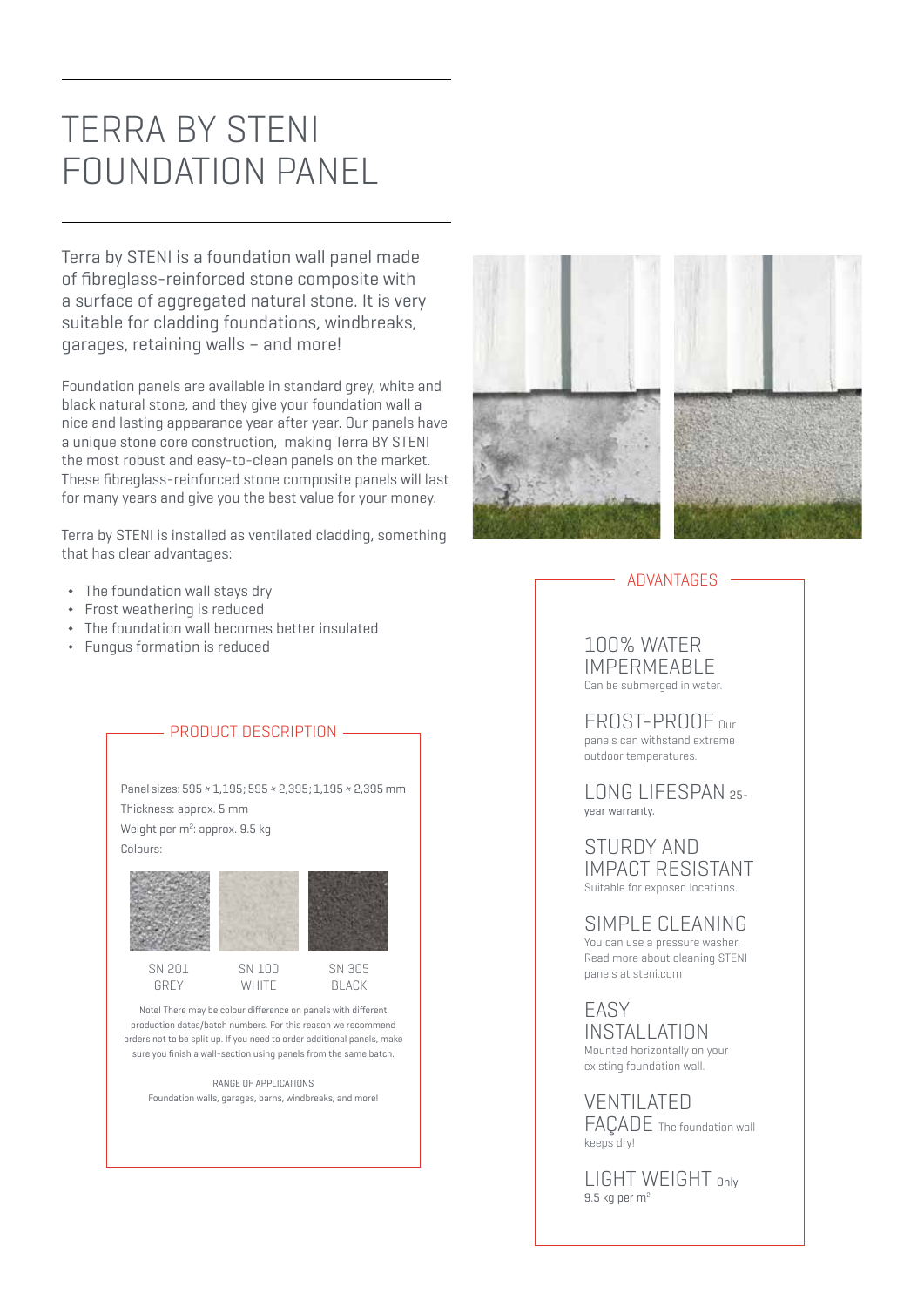#### INSTALLATION YOU NEED

# **40cm**

Screw laths directly on the foundation wall 40 cm apart, measured from centre to centre of the laths.

Staple the EPDM joint tape to the laths. The joint tape should cover the entire lath.



Cut and pre-drill the panel from the back.Screw distance min. 15 mm from the edge of the panel, max. 300 mm between the screws on the laths.



Use STENI Terra screws to fasten the panel to the EPDM-covered laths. Make sure not to over thighten the screw.



Watch our installation film on steni.com

Leave 4–6 mm of space between the panels. For proper ventilation, make sure there are sufficient openings at the top and bottom. 8–10 mm air gap is recommended

RECOMMENDED PROTECTIVE EQUIPMENT: Safety glasses, gloves, hearing protection, dust mask, safety shoes and hard hat.

OTHER MATERIALS: Pressure treated laths (23 × 73 mm), proper fixing materials for your foundation wall, concrete or tile drill bit (Ø5.5 mm), diamond-coated cutting disc, EPDM joint tape, staples and STENI Terra screws.





Acid resistant, stainless steel screws (A4) and EPDM joint tape are available in three colours (grey, white and black).